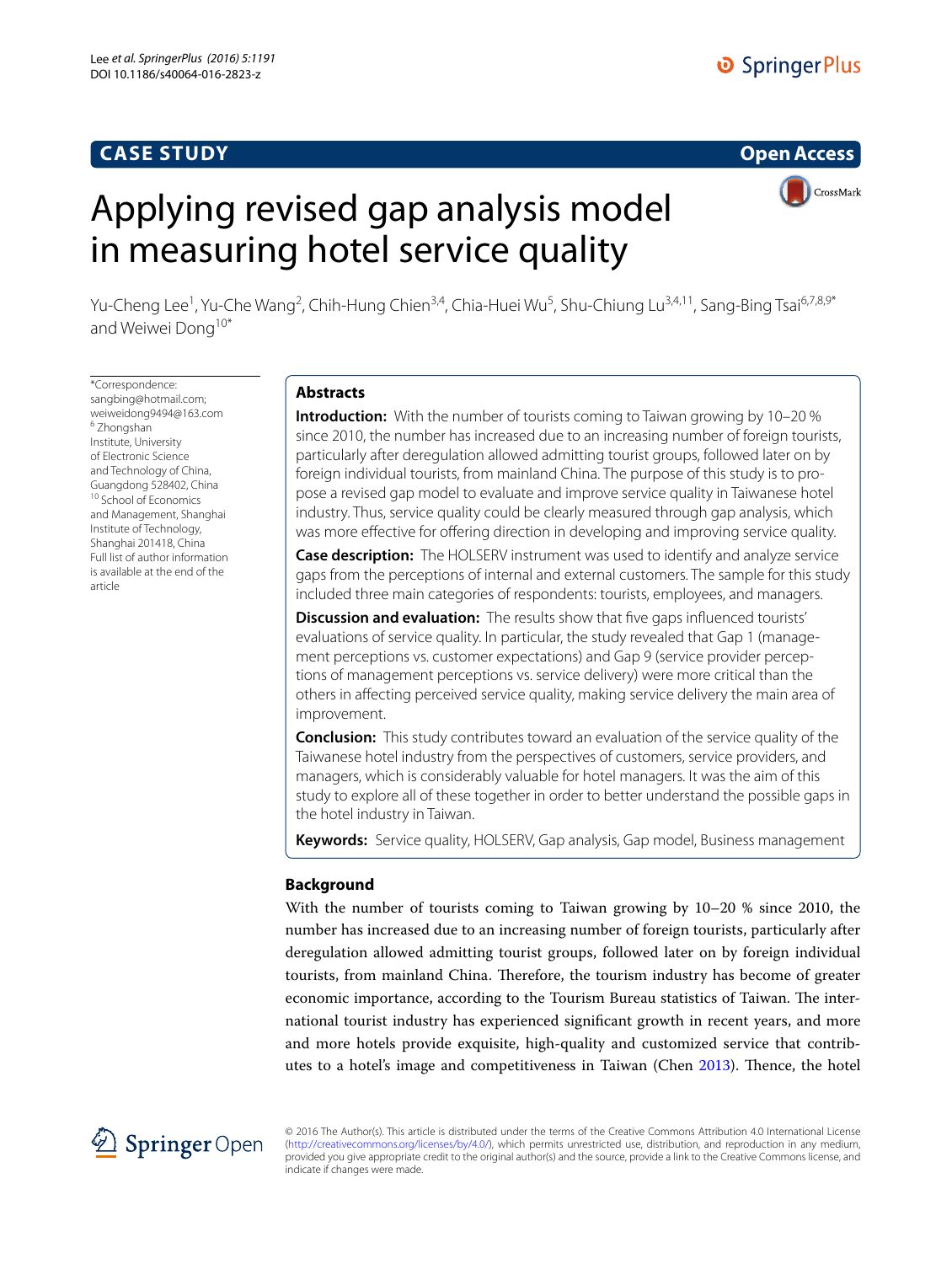sector within the tourism industry faces more intense global competition than other supply industries. Meanwhile, the rapidly growing number of visitors has increased the workload for hotel employees. Thus, they need to staff sufficient professional employees. However, the hotel industry may face the problem of finding qualified employees to provide services that could meet the standards of foreign tourists. Mei et al. ([1999](#page-12-1)), Tsaur and Lin [\(2004\)](#page-12-2) and Hooper et al. ([2013\)](#page-12-3) stated that one of the most influential factors on customers' perceptions of service quality is the employees. Dedeoğlu and Demirer [\(2015\)](#page-12-4) stress the factors contributing to hotel service quality are often the services related to employee behavior and tangibles. Tsang ([2011](#page-12-5)) studied the Taiwanese hotel industry and found that success and failure in the service delivery of a hotel largely depends on the attitudes and behaviors of contact employees. Thus, determining how employees perceive the services they deliver becomes critical.

Service quality has been identified as crucial to the hotel industry and is measured to assist managers in making decisions, thus improving overall efficiency and profits. Service quality has gradually been recognized as a key factor in gaining competitive advantage and retaining customers (Callan and Kyndt [2001;](#page-12-6) Nasution [2016](#page-12-7)). Currently, Wu and Ko ([2013](#page-13-0)) hotel organizations have difficulties in adequately assessing and improving their service performance from a customers' perspective. They also fail to recognize which factors that customers consider important and when they should best evaluate their hotel experience. Moreover, while most of the studies on the hotel sector in the literature focus mainly on the evaluation of customers for service quality, other stakeholders' (employees' and managers') perceptions have been ignored (Dedeoğlu and Demirer [2015](#page-12-4)).

Numerous empirical studies have shown that there were considerable differences in expectations of service quality between customers and management in the service industry (Tsang and Qu [2000](#page-12-8); Kang and Bradley [2002;](#page-12-9) Lee et al. [2007](#page-12-10); Chen and Chang [2005](#page-12-11); Torres et al. [2013](#page-12-12); Dedeoğlu and Demirer [2015](#page-12-4)). Tsang and Qu ([2000](#page-12-8)) evaluated perceptions of service quality in China's hotel industry, from the perceptions of both tourists and managers. Their results indicated that tourists' perceptions of service quality were consistently lower than their expectations and managers overestimated the service delivery. Some studies have shown that front-line employees frequently serve on their way, so it is difficult for management to inspect their behavior (Bowen and Lawler [1992](#page-12-13); Schneider and Bowen [1995;](#page-12-14) Yagil [2002\)](#page-13-1). Dedeoğlu and Demirer [\(2015\)](#page-12-4) addressed the nature and characteristics of differences in service quality perceptions among customers, managers and employees in the hotel industry. Moreover, Torres et al. ([2013](#page-12-12)) emphasized that studies are required in the field that include the examination of various kinds of feedback (i.e. guests, experts, and operators). The different levels of value provide the need for tourism and hospitality operators to adopt a more comprehensive strategy to collect, analyze, and take appropriate actions. Little empirical research has existed on the evaluation of service quality from the perspective of managers, employees and customers in hotel industry in Taiwan. We believed that management should better understand the customers' expectations that would influence design, development and delivery the service offering. Employees contact with customers should offer consistent quality of services that would attract and maintain customers directly. The evaluation of the service quality should not only base on customers and managers but also employees,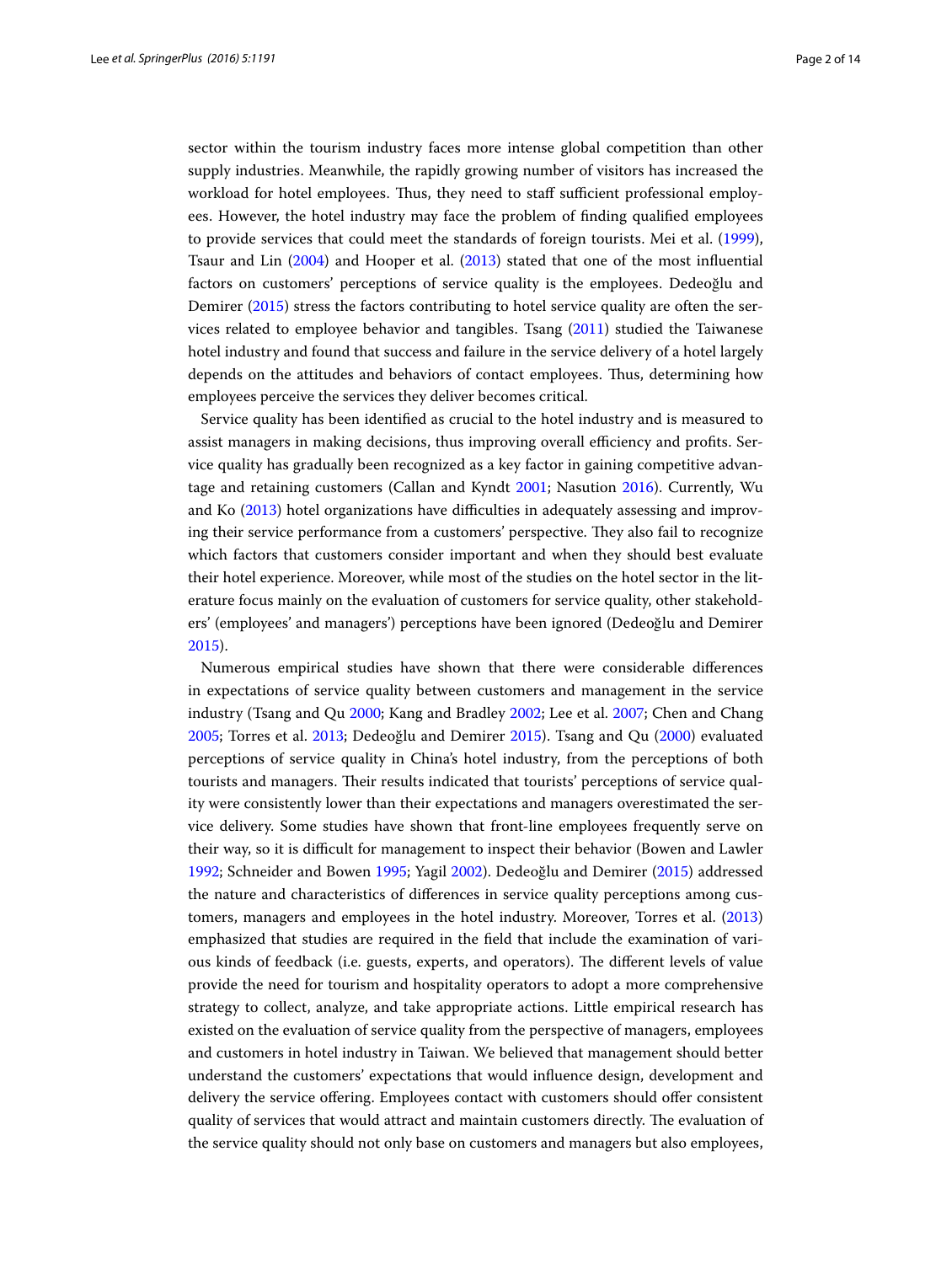consequently that it is able to assess customer needs and wants accurately. Hence, it is essential to understand the perceptions of customers in relation to the perceptions of managers and employees.

Although several researchers (e.g. Carman [1990](#page-12-15); Teas [1993\)](#page-12-16) have criticized Parasuraman and et al.' ([1985](#page-12-17), [1988\)](#page-12-18) gap analysis in measuring customer's service quality perceptions and expectations, it is still the leading measure of service quality (Lam and Woo [1997](#page-12-19)). However, Gap 5 has functional relationships with Gaps 1–4 in the PZB model, these relationships are problematic due to the individual measurement of a gap cannot be determined by combining the gaps. Therefore, a number of researchers have revised the gap model to focus on Gap 5, Gap 1, and other additional gaps (Jannadi et al. [2000](#page-12-20); Tsang and Qu [2000;](#page-12-8) Chen and Chang [2005;](#page-12-11) Kang and Bradley [2002;](#page-12-9) Dedeoğlu and Demirer [2015](#page-12-4)). Some researchers have confirmed that a revised gap model was relevant to the research scope and effectively evaluated service quality problems which could provide management with important insights. Particularly, Lee et al. [\(2007](#page-12-10)) revised the gap model by decomposing service activities and focused on Gap 5, Gap 1, and three identified additional gaps (Gap 8, Gap 9, and Gap 10). Through the revised gap model, Lee et al. [\(2007](#page-12-10)) stressed that service quality could be clearly measured through these gap scores, which were more effective for offering direction in developing and improving service quality. This study contributes toward an evaluation of the service quality of the Taiwanese hotel industry from the perspectives of customers, service providers, and managers, which is considerably valuable for hotel managers. Furthermore, the study of various sources of perspectives (i.e. tourists, managers, and employees) is often studied separately in the tourism literature. It was the aim of this study to explore all of these together in order to better understand the possible gaps in the hotel industry in Taiwan.

#### **Literature review**

#### **Service quality literature**

The SERVQUAL model is the most widely used instruments to measure the customer satisfaction in various industries and across different countries, developed by Parasuraman et al. [1985](#page-12-17), then refined in 1988 and 1991. The model is based on the customer's assessment of service quality, which is a comparison of the expected and the obtain value as well as a consideration of gaps in the process of service provision. The foundation of SERVQUAL instrument was the gap model. The model shown in Fig. [1](#page-3-0) identifies five gaps. Gap 1 is the difference between customer expectation and management perceptions of customer expectation, Gap 2 is the difference between management perceptions of customer expectations and service quality specifications, Gap 3 is the difference between service quality specifications and the service actually delivered, Gap 4 is the difference between service delivery and external communication, and Gap 5 is the difference between customer expectation on the service and their perceptions of service performance.

Previous studies (Brown et al. [1993;](#page-12-21) Babakus and Boller [1992;](#page-12-22) Martin [2003;](#page-12-23) Han and Baek [2004;](#page-12-24) Gonzalez et al. [2008;](#page-12-25) Wei et al. [2011](#page-13-2); Stefano et al. [2015\)](#page-12-26) have applied SERV-QUAL to measure Gap 5 and Gap 5 has functional relationships with Gaps 1–4 in the PZB model. However, these relationships are problematic because the individual measurement of a gap cannot be determined by combining the gaps.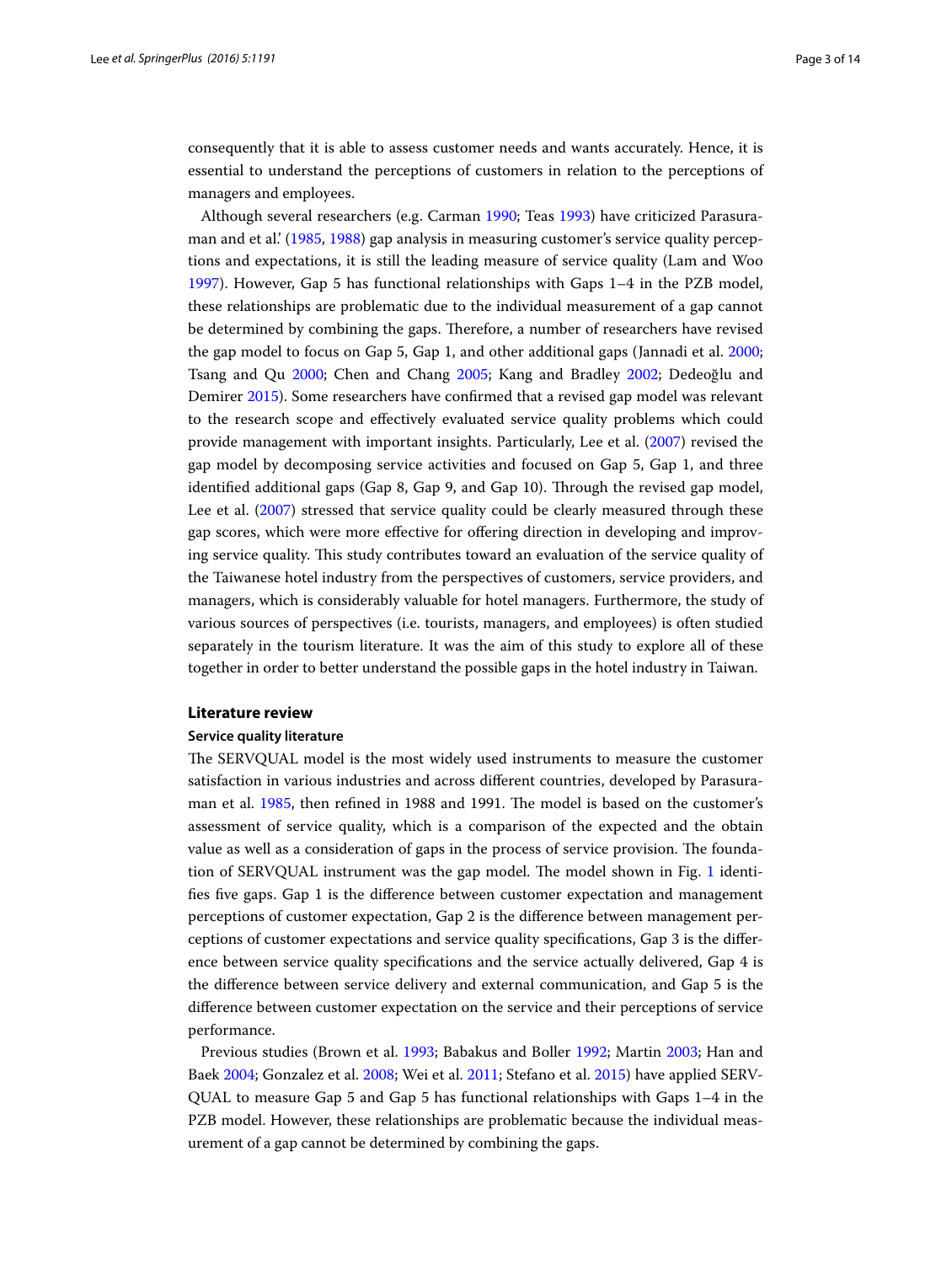

#### <span id="page-3-0"></span>**Application of the Gap model**

Luo and Qu ([2016](#page-12-23)) indicated quality of service is more difficult to define, measure, and manage than manufacturing products due to the unique characteristics of services.

Saleh and Ryan ([1991](#page-12-27)) identified the existence of gaps between clients' and management perceptions of attributes of the hotel, and between client expectation and perception of the services offered. Some researchers (Large and Konig [2009;](#page-12-28) Frederick and Mukesh [2001](#page-12-29)) designed INTSERVQUAL, an internal service quality measurement scale based on the "gap model" to successfully measure the difference between internal customers' understanding and expectation from frontline service staff. Dedeoğlu and Demirer [\(2015](#page-12-4)) indicated while most of the studies on the hotel sector in the literature focus mainly on the evaluation of customers for service quality, other stakeholders' (employees' and managers') perceptions have been ignored. It is argued that the existence of these gaps is a source of dissatisfaction with services provided (Saleh and Ryan [1991\)](#page-12-27). Therefore, numerous of studies have been revised the gap model to focus on Gap 5, Gap 1, and other additional gaps (Jannadi et al. [2000](#page-12-20); Tsang and Qu [2000;](#page-12-8) Chen and Chang [2005](#page-12-11); Kang and Bradley [2002](#page-12-9); Dedeoğlu and Demirer [2015\)](#page-12-4). Jannadi et al. [\(2000\)](#page-12-20) investigated four gaps of service quality in the Saudi Consolidated Electric Company in the Eastern Province and revealed that Gap 3 (service performance) was more critical than the others in affecting perceived service quality, making service delivery the main area of improvement. In addition, there was a revised gap model concentrated on Gap 5, Gap 1, and two additional identified gaps (Gap 6 and Gap 7) demonstrated by Tsang and Qu in 2000. Moreover, a conceptual "gaps model" of information technology (IT) service quality was developed by Kang and Bradly in 2002, which identified seven gaps between customers and IT service suppliers. Dedeoğlu and Demirer [\(2015\)](#page-12-4) addressed the nature and characteristics of differences in service quality perceptions among customers, managers and employees. Torres et al. ([2013](#page-12-12)) emphasized that studies are required in the field that include the examination of various kinds of feedback (i.e. guests, experts, and operators). The different levels of value provide the need for tourism and hospitality operators to adopt a more comprehensive strategy to collect, analyze, and take appropriate actions.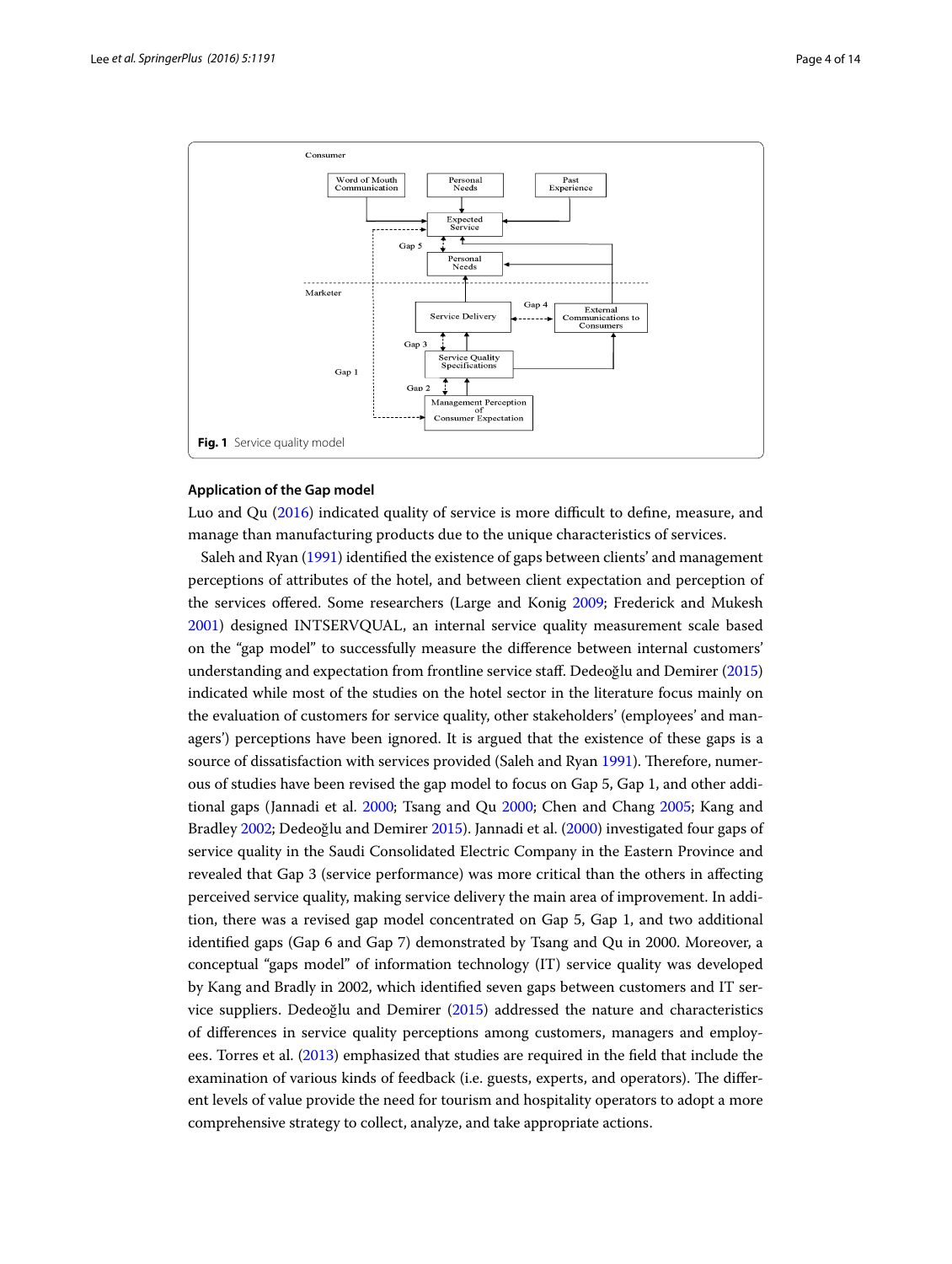Some researchers have confirmed that a revised gap analysis was relevant to the research scope and effectively evaluated service quality problems which could provide management with important insights. Particularly, Lee et al. [\(2007](#page-12-10)) revised the conceptual model by decomposing service activities and focused on Gap 5, Gap 1, and three identified additional gaps (Gap 8, Gap 9, and Gap 10); Although Gap 5 has a functional relationship with Gaps 1–4 in the PZB model (Parasuraman et al. [1985](#page-12-17)), individual measurement of gap cannot be shown as the combination of gaps. Therefore, our studies applied the revised gap model designed by Lee et al. ([2007\)](#page-12-10). The structure is shown conveniently identified and service quality could be clearly measured through these gap scores in Fig. [2](#page-4-0).

The definitions of Gap 5 and Gap 1 are the same as in the PZB model; Gap 5 is the difference between customer perceptions and expectations, and Gap 1 is the difference between management perceptions and customer expectations. Gap 8 is the difference between management perceptions of customer expectations and service encounter perceptions of management perceptions. Gap 9 is the difference between service encounter perceptions of management perceptions and service delivery. This gap represents the gap of service perceptions through the service delivery process. Gap 10 is the difference between service delivery and the perceived service. The functional relationship can be indicated as follows:

$$
Gap 5 = Gap 1 + Gap 8 + Gap 9 + Gap 10
$$
\n(1)

The revised conceptual model is another better way to measure gaps of service quality, because it provides a functional relationship that indicates the combination of gaps and

<span id="page-4-0"></span>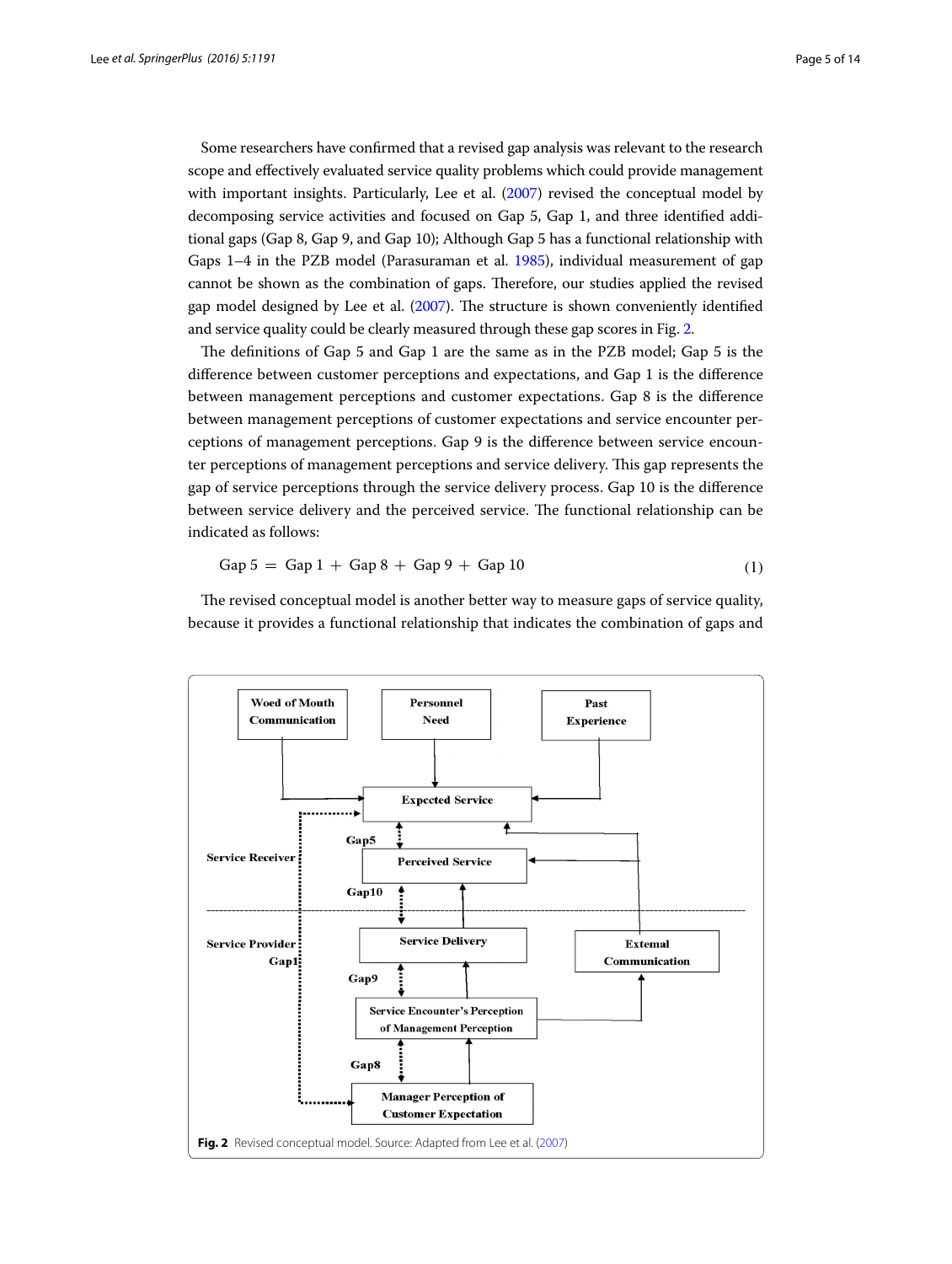the decomposition of service activity. Especially, it offers direction for developing and improving service quality as well (Lee et al. [2007](#page-12-10)).

#### **Service quality of an international hotel**

Despite SERVQUAL's wide use by academics and practicing managers in various industries, a number of studies have questioned the conceptual and operational base of the model (Babakus and Boller [1992](#page-12-22); Carman [1990](#page-12-15); Teas [1994](#page-12-30); Saleh and Ryan [1991](#page-12-27)). Some researchers suggested that further customization of the scale for the hospitality industry was necessary (Saleh and Ryan [1991\)](#page-12-27). Various measurement scales such as LODGSERV, HOLSERV, LODGQUAL and DINESERV have been developed for service quality evaluation purposes in the tourism industry. LODGSERV (Knutson et al. [1990](#page-12-31)) and HOLSERV (Mei et al. [1999\)](#page-12-1) are used in the accommodation industry. LODGQUAL (Getty and Thompson [1994\)](#page-12-32) is to assess service quality in the lodging industry while DINESERV (Stevens et al. [1995\)](#page-12-33) is used in the restaurant services sector. Knutson et al. ([1990\)](#page-12-31) adapted SERVQUAL dimensions and developed an instrument called LODG-SERV. Reliability is the most critical element in LODGSERV. By contrast, Kandampully and Suhartanto ([2000\)](#page-12-34) identified customer satisfaction with housekeeping as the only significant factor affecting customer loyalty. Mei et al. ([1999\)](#page-12-1) revised SERVQUAL (Parasuraman et al. [1991](#page-12-17)) to include three dimensions of service quality: employees, tangibles, and reliability. They found that the employee dimension was the best predictor of overall service quality. Dedeoğlu and Demirer ([2015](#page-12-4)) stress the factors contributing to hotel service quality are often the services related to employee behavior and tangibles. In addition, HOLSERV scale more parsimonious and user-friendly than SERV-QUAL (Wu and Ko [2013\)](#page-13-0). Moreover, consideration of the type of hotel and the range of facilities available, the HOLSERV instrument is suitable for our study in the hospitality industry in Taiwan, to design service strategies that meet guest expectations.

#### **Methodology**

#### **Questionnaire design and distribution**

After a review of the literature, the HOLSERV instrument by Mei et al. ([1999\)](#page-12-1) was used to identify and analyze service gaps among the perceptions of tourists, employees and hotel managers. The gap in service quality was measured using the 27 items of the HOL-SERV, with a 9-point scale ranging from 1 (completely unfulfilled) to 9 (much fulfillment). The sample comprised three main categories of respondents: tourists; employees, and managers. The first category of the questionnaire was designed to examine the tourists' expectations and perceptions of service quality. The second category of the questionnaire was designed to evaluated managers' perceptions of customer expectations. The third category of the questionnaire was designed to assess employee perceptions of manager perceptions and employee perceptions of perceived service. The target population of the tourist survey was all international tourists who visited hotels in Taipei, Taiwan were chosen for this study.

A total of 382 tourists were invited to complete the questionnaire, and 341 effective samples were obtained (usable response rate of 89.2 %). The gender breakdown of the respondents was 56.3 % male and 43.7 % female. Of the 341 respondents, 255 were tourists, 40 were managers, and 46 were employees.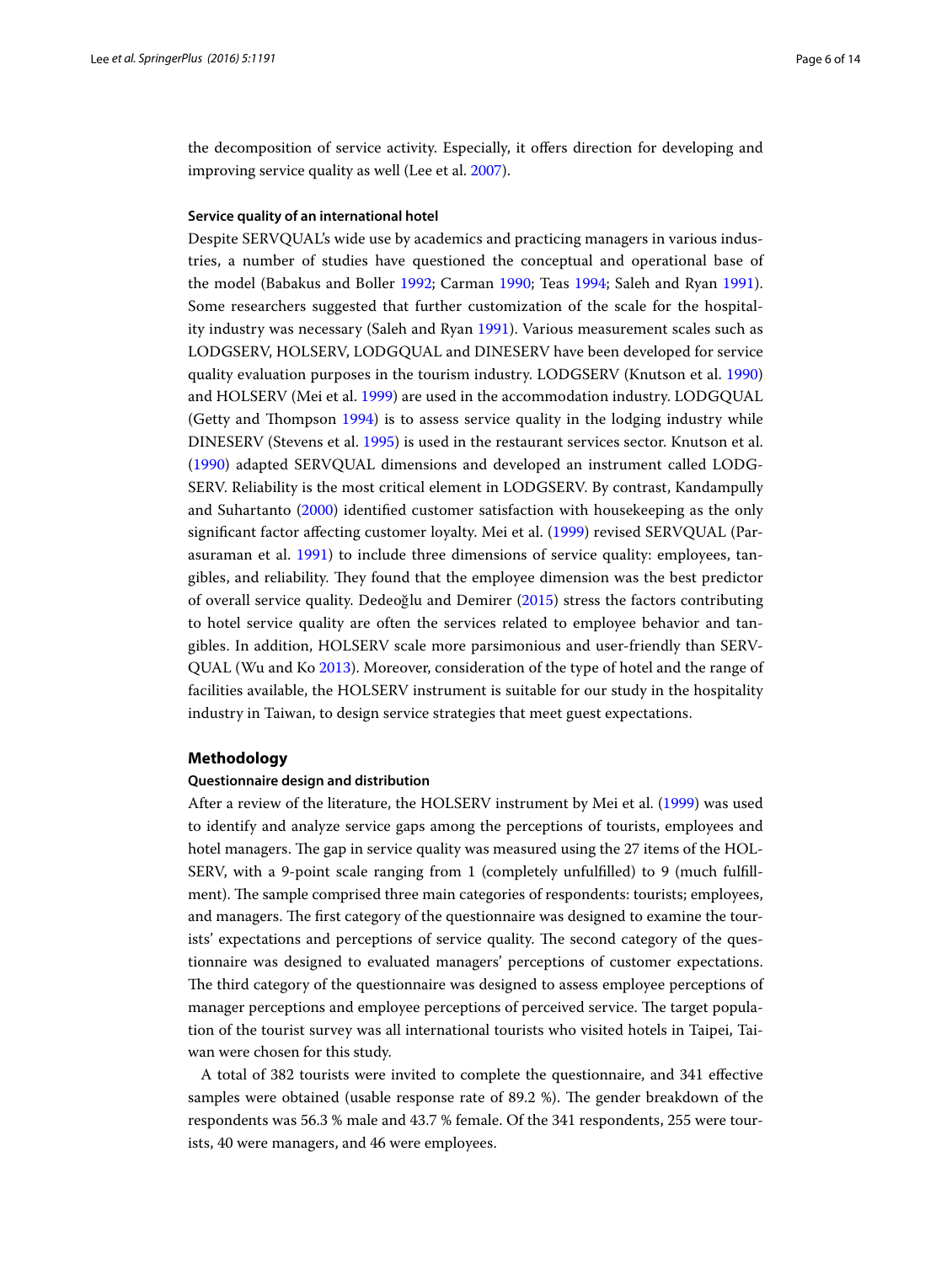#### **Demographic profile of the hotel tourists, employees, and managers**

The questionnaire survey sites selected for this study were two international hotels in Taiwan. A convenience sampling method was applied. Ultimately, 300 tourists were invited to complete the questionnaire and 255 effective responses were obtained (for a usable response rate of 83.30 %). The sample of tourists contained more males (55.69 %) than females (44.31 %). More than half of the respondents had a university, college, or graduate education. Approximately 55 % of the respondents were professionals, executives, or sales people, and nearly 55 % earned an annual household income of US \$32,000 or above. The majority of the respondents (60 %) were aged 21–40 years. Most of the respondents were from the cities of Taipei (55 %), Tainan (15 %), or Taichung (10 %), and the rest of the respondents (20 %) were from other countries.

The target population for the management survey was all supervisors and managers (ranging from the supervisor to the general manager level) who worked in two hotels located in the cities of Taipei and Taichung. The sample size was 40. The sample of managers contained more males (60 %) than females (40 %), and more than 80 % were aged 31–50 years. More than 60 % of the respondents had a university, college, or graduate education. The respondents ranged from supervisors to general managers, and 68 % were departmental managers or supervisors. More than a quarter of respondents worked in the housekeeping department, followed by the front desk (16 %), training (14 %), food and beverage (11 %) and other departments (30 %).

The target population for the employee surveys were from the housekeeping department, front desk, training, food and beverage, and other departments. The sample size was 46. The sample of employees contained more males (56.52 %) than females (43.48 %) and more than 70 % were aged 21–40 years. More than half of the respondents had a university, college, or graduate education.

#### **Results**

#### **Gap 5**

As noted in Table [1](#page-7-0), the results of Gap 5 indicated that, all attributes were negative scores, and there was a significant difference between tourists' actual perceptions and their expectations. And overall service quality provided below tourists' expectation. The biggest gaps were on attributes, 6 "Gives prompt service  $(-1.048)$ ", 4 "Provides services" at the time it promises to do so" (−0.932), 1 "Promises to provide a service and does so" (−0.915), 2 "Shows dependability in handling service problems" (−0.915), and 3 "Performs the service right the first time" (−0.881). Those attributes were the most serious deficiencies which would need pay close attention by managers and make improvement effectively. The overall Gap 5 score was  $-0.662$  which would showed that the overall service quality provided by the hotel in Taiwan would not meet tourists' expectation.

#### **Gap 1**

As shown in Table [1,](#page-7-0) a comparison of managers' perception for tourists' expectation and the tourists' themselves expectation. The result indicted that, the overall Gap 1 score was −0.583, which would indicated that managers do not have a good understanding of tourist expectation. This finding contrasts with previous studies (Nel and Pitt [1993](#page-12-35); Tsang and Qu [2000\)](#page-12-8) but consistent with past research (Choy et al. [1986](#page-12-36); Wei et al. [1989\)](#page-12-37).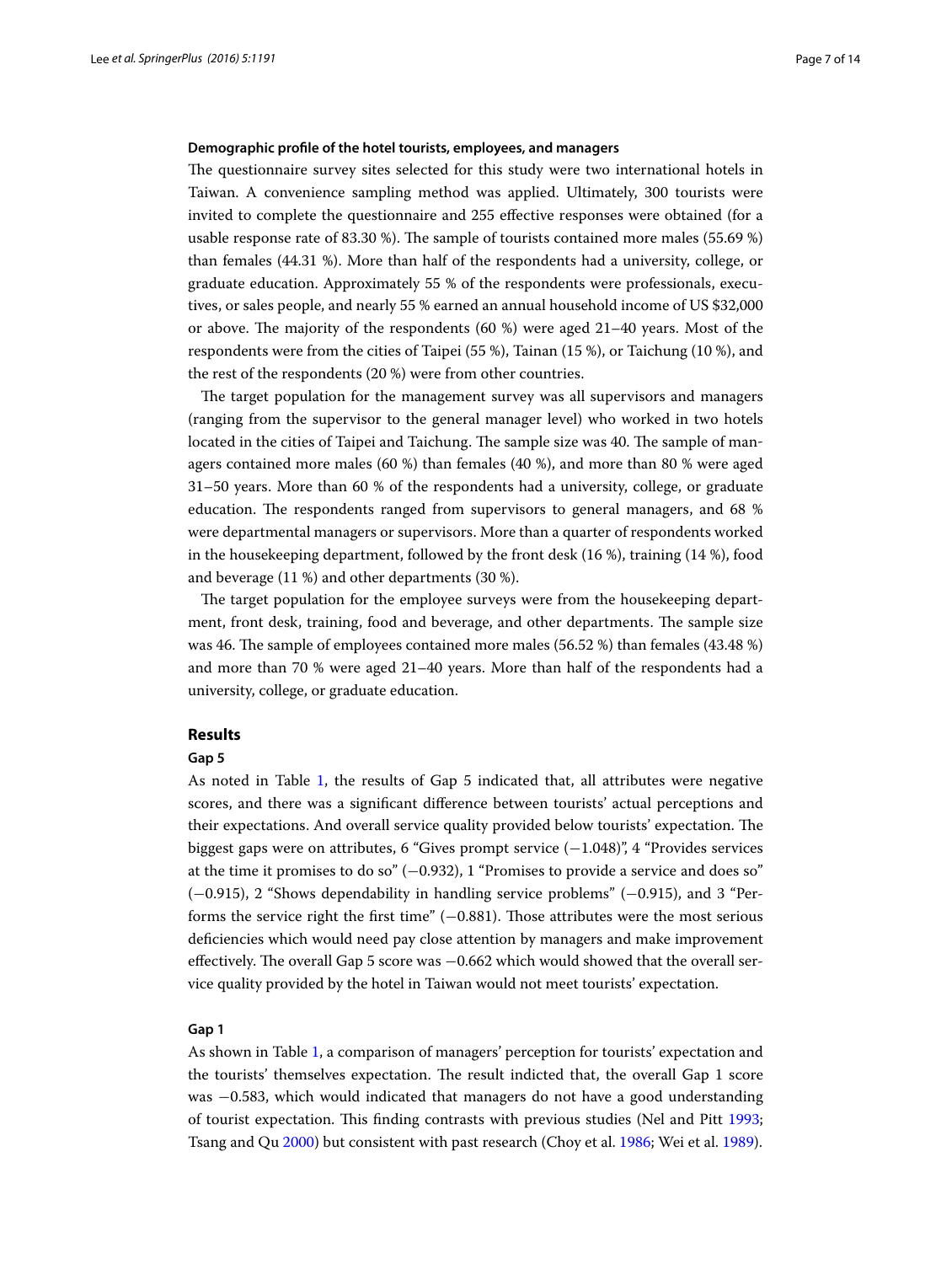| Question                                                       | Gap 5<br>TP-TE | Gap 1<br><b>MPTE-TE</b> | Gap 8<br><b>EPMR-MPTE</b> | Gap 9<br><b>EPD-EPMR</b> | Gap 10<br>TP-EPD |
|----------------------------------------------------------------|----------------|-------------------------|---------------------------|--------------------------|------------------|
| 1. Promises to provide a service and<br>does so                | $-0.915$       | $-1.036$                | 0.767                     | $-0.696$                 | 0.050            |
| 2. Shows dependability in handling<br>service problems         | $-0.915$       | $-0.668$                | 0.383                     | $-0.630$                 | 0.000            |
| 3. Performs the service right the first<br>time                | $-0.881$       | $-0.891$                | 0.460                     | $-0.500$                 | 0.050            |
| 4. Provides services at the time it prom-<br>ises to do so     | $-0.932$       | $-0.377$                | $-0.077$                  | $-0.478$                 | 0.000            |
| 5. Tells guests exactly when the services<br>will be performed | $-0.770$       | $-0.555$                | 0.107                     | $-0.522$                 | 0.200            |
| 6. Gives prompt service                                        | $-1.048$       | $-0.750$                | 0.174                     | $-0.522$                 | 0.050            |
| 7. Always willing to help                                      | $-0.811$       | $-0.514$                | 0.125                     | $-0.522$                 | 0.100            |
| 8. Never too busy to respond to quests'<br>requests            | $-0.611$       | $-0.877$                | 0.466                     | $-0.500$                 | 0.300            |
| 9. Instils confidence in quests                                | $-0.610$       | $-0.318$                | 0.036                     | $-0.478$                 | 0.150            |
| 10. Guests feel safe in the delivery of<br>services            | $-0.698$       | $-0.500$                | 0.174                     | $-0.522$                 | 0.150            |
| 11. Guests feel safe and secure in their<br>stay               | $-0.648$       | $-0.323$                | $-0.053$                  | $-0.522$                 | 0.250            |
| 12. Polite and courteous employees                             | $-0.626$       | $-0.509$                | 0.170                     | $-0.587$                 | 0.300            |
| 13. Have the knowledge to answer<br>questions                  | $-0.741$       | $-0.559$                | 0.018                     | $-0.500$                 | 0.300            |
| 14. Have the skill to perform the service                      | $-0.515$       | $-0.736$                | 0.528                     | $-0.457$                 | 0.150            |
| 15. Gives individual attention                                 | $-0.520$       | $-0.650$                | 0.239                     | $-0.609$                 | 0.500            |
| 16. Deals with quests in a caring fashion                      | $-0.660$       | $-0.500$                | 0.283                     | $-0.543$                 | 0.100            |
| 17. Has quests' best interests at heart                        | $-0.448$       | $-0.268$                | 0.144                     | $-0.674$                 | 0.350            |
| 18. Understands quests' specific needs                         | $-0.783$       | $-0.591$                | 0.243                     | $-0.435$                 | 0.000            |
| 19. Equipment, fixtures and fittings are<br>modern looking     | $-0.451$       | $-0.814$                | 0.559                     | $-0.496$                 | 0.300            |
| 20. Facilities are visually appealing                          | $-0.241$       | $-0.427$                | 0.445                     | $-0.609$                 | 0.350            |
| 21. Neat and professional employees                            | $-0.239$       | $-0.518$                | 0.644                     | $-0.565$                 | 0.200            |
| 22. Materials are visually appealing                           | $-0.842$       | $-0.873$                | 0.403                     | $-0.522$                 | 0.150            |
| 23. Fixture and fittings are comfortable                       | $-0.563$       | $-0.514$                | 0.494                     | $-0.543$                 | 0.000            |
| 24. Equipment and facilities are easy<br>to use                | $-0.547$       | $-0.468$                | 0.362                     | $-0.391$                 | $-0.050$         |
| 25. Equipment and facilities are gener-<br>ally clean          | $-0.558$       | $-0.518$                | 0.427                     | $-0.717$                 | 0.250            |
| 26. Variety of food and beverages meet<br>quests' needs        | $-0.628$       | $-0.464$                | 0.516                     | $-0.630$                 | $-0.050$         |
| 27. Services are operated at a conveni-<br>ent time            | $-0.694$       | $-0.518$                | 0.383                     | $-0.609$                 | 0.050            |
| Average                                                        | $-0.662$       | $-0.583$                | 0.312                     | $-0.547$                 | 0.156            |

<span id="page-7-0"></span>**Table 1 Revised gap scores and functional relationships (Gap 5 = Gap 1 + Gap 8 + Gap 9 + Gap 10)**

*TE* tourist expectation, *TP* tourist perception, *MPTE* managers' perception for tourist s' expectation, *EPMR* employees' perception for managers' requirement, *EPD* employees' perception for delivery

All 27 attributes were negative and very big. The range from attribute 17 "Has guests' best interests at heart" (−0.268) to attribute 1 "Promises to provide a service and does so" (−1.036) was big variation. The biggest gaps were on attributes, 1 "Promises to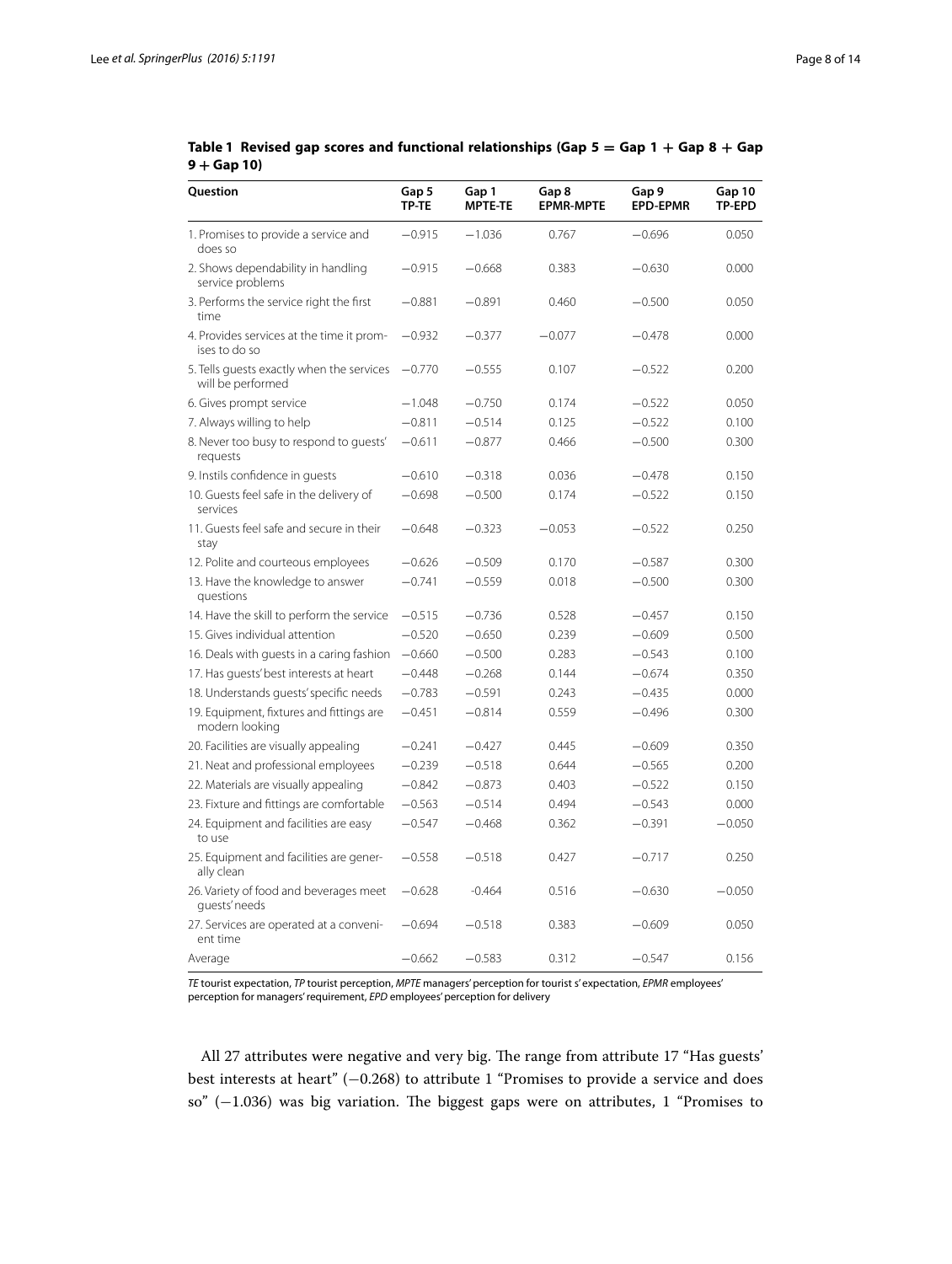provide a service and does so"  $(-1.036)$ , 3 "Performs the service right the first time" (−0.891), 8 "Never too busy to respond to guests' requests" (−0.877) and 22 "Materials are visually appealing" (−0.873). Therefore, from the results of negative Gap 1 score and big difference, it can be concluded that Gap 1 tend to a major problems related to Gap 5 of service quality in the hotel case.

#### **Gap 8**

As noted in Table [1](#page-7-0), for the most part, employees' perception for delivery are more than managers' perception for tourists' expectation except attribute 4 "Provides services at the time it promises to do so" (−0.077) and attribute 11 "Guests feel safe and secure in their stay" ( $-0.053$ ). In addition, the overall Gap 8 score was  $+0.312$ , which would indicted that the managers tend to have good communication with employees for understanding tourists' expectation. Hence, Gap 8 is probably not to be a major problem of service quality in the hotel case.

#### **Gap 9**

As shown in Table [1](#page-7-0), the mean score gaps along each of 27 attributes was calculated for employees' perception of manager's requirement and service delivery by themselves. The result of the overall Gap 9 score for this study was −0.547 and all difference of attributes were negative and very big. The range from attribute 24 (−0.391) to attribute 25 (−0.717), was quite big variation. The biggest gaps were on attributes, 25 "Equipment and facilities are generally clean" (−0.717), 1 "Promises to provide a service and does so" (−0.696), 17 "Has guests' best interests at heart" (−0.674), 2 "Shows dependability in handling service problems" (−0.630) and 26 "Variety of food and beverages meet guests' needs (−0.630)". Accordingly, from the results of negative Gap 9 score and big difference, it also can be concluded that Gap 9 seems one of major problems related to Gap 5 of service quality in the hotel case.

#### **Gap 10**

The results of Table [1](#page-7-0) show that, for most part, employees believed that their perception for delivery are more than tourists themselves perception except attributes 24 "Equipment and facilities are easy to use" (−0.050) and attribute 26 "Variety of food and beverages meet guests' needs" (−0.050). In addition, the overall gap 10 score was 0.156, which would indicated that the employees tend to have a good understanding of customer expectations. Therefore, from the results of positive gap 10 score, consequently, Gap 10 did not seem to a major problem of service quality in the hotel case as well.

#### **Discussion**

This study provided a new measurable instrument and expressed the evaluation results of the service quality gap between expectations and perceptions for tourists, managers, and employees in the hotel industry. Thus, this study identified the gaps (Gap 5, Gap 1, Gap 8, Gap 9, and Gap 10) that could appear from inconsistency in the expectations and perceptions of service quality among tourists, management, and employees and demonstrated how the gaps could be reduced.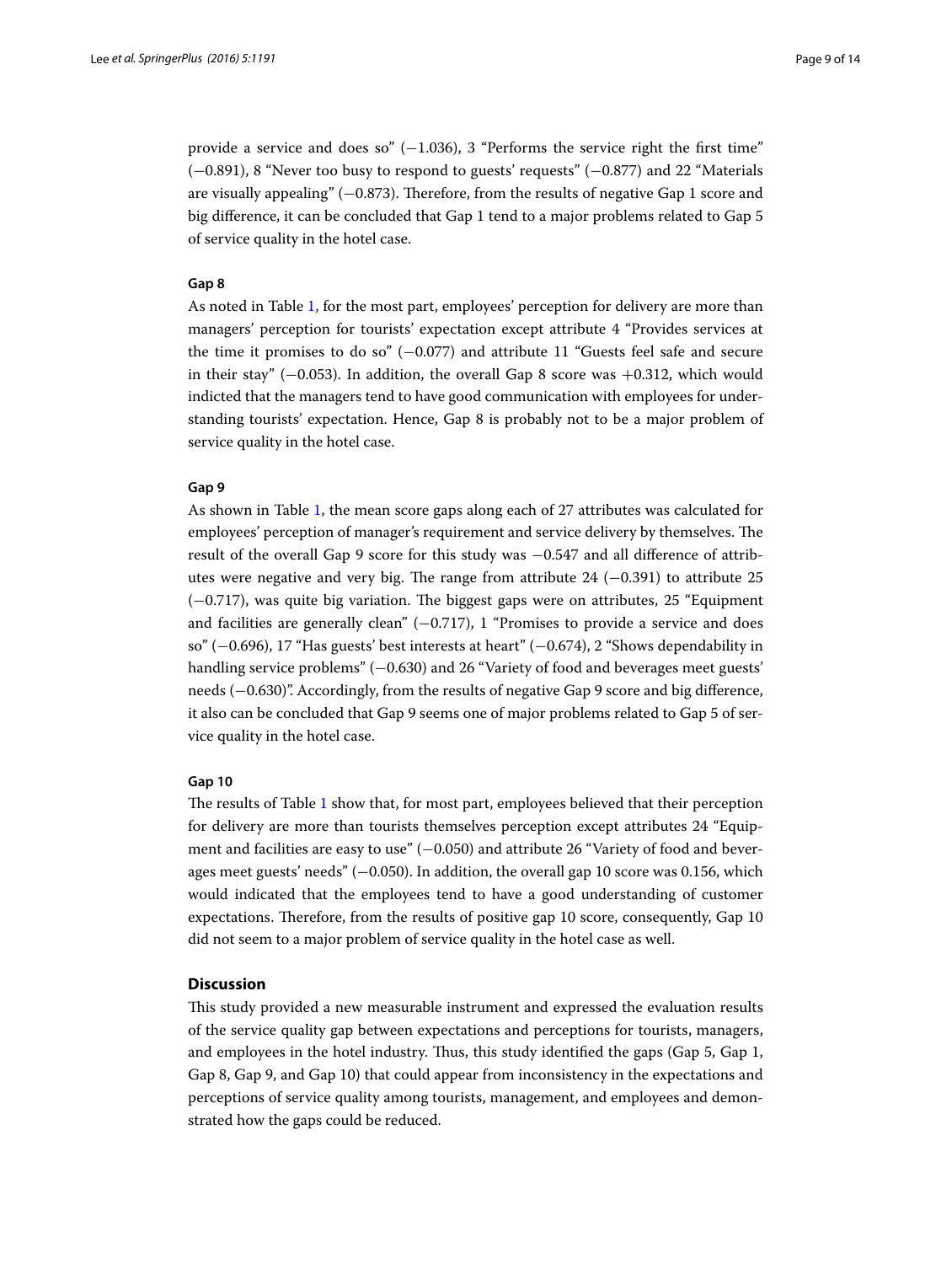An analysis of Gap 5 illustrated how the gaps between customers' perceptions of service quality and their expectations could be reduced. The Gap 5 analysis indicated that tourists' perceptions were consistently lower than their expectations. The overall Gap 5 score was −0.662, which showed that the overall service quality provided by the hotel industry in Taiwan was below tourists' expectations. According to our Gap 5 analysis, the biggest gaps were associated with "gives prompt service," "provides services at the time it promises to do so," and "promises to provide a service and does so." This indicates a problem of reliability and responsiveness in service quality. The negative Gap 5 scores clearly showed that managers in the Taiwanese hotel industry must still improve and enhance its service quality. The Gap 5 analysis was essential because it offered a measurable and useful tool for the management to identify the service problems in the hotel industry in Taiwan. In additional, managers should consistently implement such analysis so that they can further understand the tourists' evaluation process and their consumer experiences and hence meet their expectations more consistently. However, to reduce Gap 5, managers should also concern themselves with the other four gaps (Gap 1, Gap 8, Gap 9, and Gap 10) that contribute to Gap 5. Therefore, this revised gap model offers a method for managers to identify the causes of Gap 5 that can be clearly measured through the gap scores of the hotel industry in Taiwan. According to our results, the functional relationship can be expressed as follows:

(2) Gap 5(−0.662) = Gap 1(−0.583)+ Gap 8(+0.312)+ Gap 9(−0.547)+ Gap 10(+0.156)

Examining Gap 1 was a necessary step that contributed toward the understanding of whether managers accurately perceive tourists' service quality expectations from the Taiwanese hotel industry. The result showed that the overall Gap 1 score was −0.583, indicating that managers do not fully understand customer expectations. Accordingly, given the negative Gap 1 score results and the large difference in expectations and perceptions, we conclude that Gap 1 is one of the major problems of service quality and that it contributes to Gap 5. Moreover, when managers' perception of tourists' expectations is close to the tourists' expectations (Gap 1), the difference in customers' perceptions of service quality and their expectations can be narrowed (Gap 5) as well. Our findings are consistent with those of past studies (Coyle and Dale [1993;](#page-12-38) Zeithaml et al. [1990](#page-13-3); Tsang and Qu [2000\)](#page-12-8) that have argued that managers traditionally have the least contact with customers and are thus unable to understand customer wants accurately. Thus, they might initiate a chain of bad decisions, leading to poor perceived service quality. In improving the service quality (i.e., narrowing Gap 5), managers should re-examine the service delivery process that meets tourists' requirements and wants in the Taiwanese hotel industry. The hotel management should attempt to address marketing research orientation, upward communication, and the quality of management. To gain first-hand knowledge of tourists' expectations and perceptions, senior management should consistently contact tourists and inquire about the actual service delivery. Thus, managers can more accurately fulfill tourists' expectations and provide the desired level of service performance.

Assessing Gap 8 was a critical task that contributed toward knowing whether employees accurately perceive tourists' service quality expectations from the Taiwanese hotel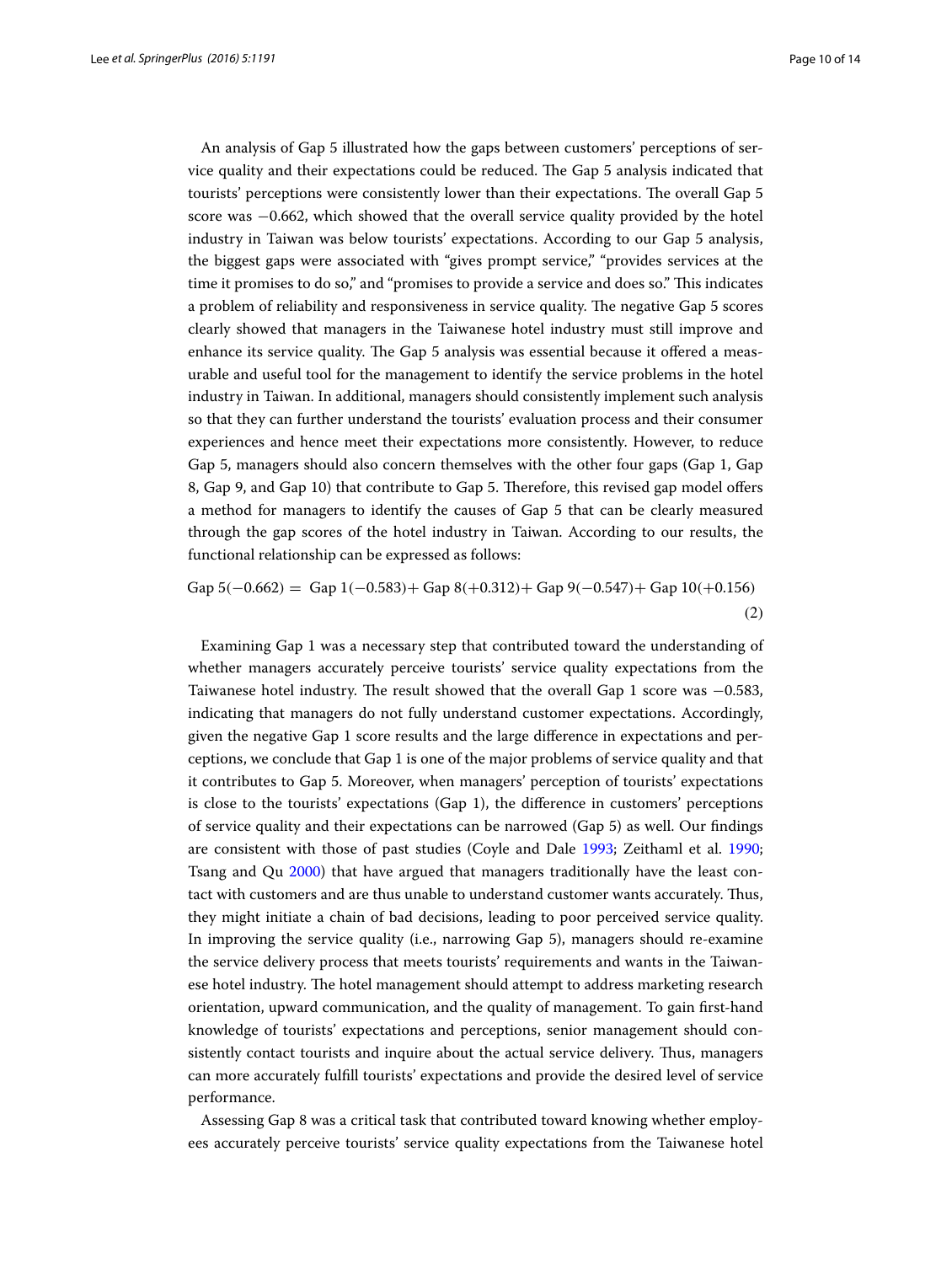industry. The overall Gap 8 score was 0.312, indicating that the managers did a good job at training or communicating with employees to understand customers' expectations. Hence, Gap 8 was not a primary contributor to Gap 5.

Evaluating Gap 9 was crucial to identifying whether employees followed managers' requirements and were able to perform services at the desired level in the Taiwanese hotel industry. The Gap 9 score in this study was −0.547, indicating a difference between service performance standards and the actual service delivered. Gap 9 often occurred because of some limits, such as poor service attitudes, poorly qualified employees, insufficient service capacity, and inadequate internal communication systems. Because of these constraints, employees could not offer services at the level required by the management. The existence of Gap 9 was related to Gap 1. Moreover, if managers do not fully understand tourists' expectations, employees cannot deliver service adequately. Therefore, to reduce the gap between employees' perceptions of managers' requirements and service delivery, managers in the hotel industry in Taiwan should apply internal investigation systems to evaluate whether their employees can meet the stipulated service standards.

Measuring Gap 10 contributed toward assessing whether employees overestimate whether their service delivery meets tourists' expectations. The overall score in Gap 10 for this study was 0.156, which indicated that employees tended to have a reasonably good understanding of customer expectations. Because of the positive score results, Gap 10 was deemed not to be a primary contributor to Gap 5.

### **Conclusion**

This research makes the following three contributions. First, this research develops an evaluation of the service quality of the Taiwanese hotel industry from the perspectives of customers, service providers, and managers, which is considerably valuable for hotel managers. Second, this study explores all of perspectives (i.e. tourists, managers, and employees) together in order to better understand the possible gaps in the hotel industry in Taiwan. This revised gap analysis model can be the reference for related research. Third, the study revealed that Gap 1 (management perceptions vs. customer expectations) and Gap 9 (service provider perceptions of management perceptions vs. service delivery) were more critical than the others in affecting perceived service quality, making service delivery the main area of improvement.

The results of this study also provide a number of managerial contributions. Managers should understand the reason why these differences occur, suggesting that management in the hotel industry spend more time interacting with tourists and conduct internal investigations to assess if their employees are able to meet the service standards, so that the employees willingly provide a good quality of service that benefits hotel operations. Moreover, with the revised gap analysis, managers can effectively prioritize a task to effectively compensate for shortfalls in the provided service. Obviously, managers should eliminate the existence of Gap 1; subsequently, Gap 9 could be reduced. Likewise, if managers do not have a clear perception of customer expectations, employees cannot deliver adequate services. To improve service quality efficiently, managers must be able to identify the priorities of improvements of service attributes especially with limited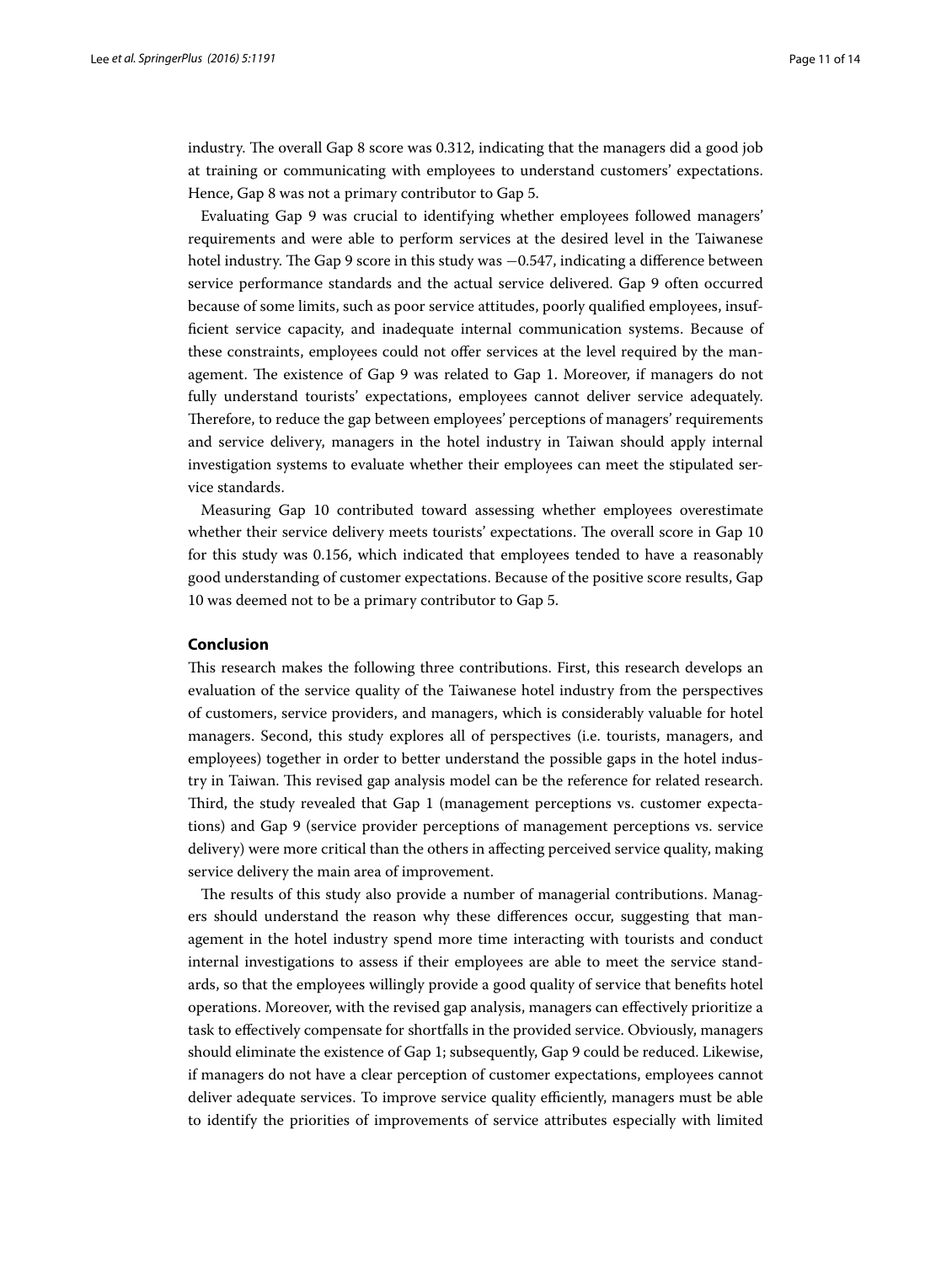resources. Finally, the revised gap analysis enable managers to understand the specific attributes that significantly affect service quality and thus enables them to recognize the explicit quality attributes that must be improved and would enhance customer satisfaction within the hotel industry. Overall, this study not only proposes reliable and effective methods but also obviously recognizes which factors that customers consider important as related to management when they should best evaluate their hotel experience. Applying reliable and effective methods for service quality improvement, will lead to a higher level of customer satisfaction and profitability of a firm. In summary, Travel and Tourism is an important economic activity in most countries around the world which not only affect the economic growth but also to increase employment opportunities.

#### **Limitations and suggestions for future research**

There are some limitations in this study that must be recognized. First, the international tourist hotels surveyed in this study were small- and medium-sized hotels operating in Taipei. Because Taipei is more modern and well developed than are some other Taiwanese cities, these results might not represent the quality of hotel services across Taiwan. Second, the sample size was quite small ( $N = 255$ ), employees ( $N = 46$ ), and managers  $(N = 40)$ . Future research should collect a larger number of samples and include a more diverse range of tourists, employees, and hotel managers. Third, this study conducted preliminary research into hotel services. Thus, the findings cannot be generalized to other service sectors. Future studies should collect data from different industries, such as banks, airlines, insurance providers, and call centers, to extend the scope of our findings. Fourth, this research was only limited to three-star hotels in Taiwan. Future studies should attempt to examine service quality across different hotel ratings or countries. This may provide an opportunity to compare the quality of service based on different hotel ratings (e.g., four or five-star hotels) or countries. Likely, Luo and Qu [\(2016](#page-12-23)) indicated that Westerners were more satisfied with service quality than do Chinese guests. In addition, this research could be applied to different categories, for example three-star, aparthotels, motels, inns and boutique. Finally, the findings of this study were based on a survey. Hence, future studies should apply a qualitative design to obtain an in depth understanding of the perceptions of customers in relation to those of managers and employees.

#### **Authors' contributions**

Writing: C-HC; Providing case and idea: Y-CL, Y-CW, C-HW, S-CL; Providing revised advice: S-BT, WD. All authors read and approved the final manuscript.

#### **Author details**

<sup>1</sup> Department of Technology Management, Chung-Hua University, Hsinchu 300, Taiwan. <sup>2</sup> Department of Business Administration, Chung-Hua University, Hsinchu 300, Taiwan. <sup>3</sup> PhD Program of Technology Management, Chung-Hua University, Hsinchu 300, Taiwan. 4 Department of Business Administration, Lee-Ming Institute of Technology, Taipei City 243, Taiwan.<sup>5</sup> Department of Tourism and Leisure Management, Yuanpei University of Medical Technology, Hsinchu 300, Taiwan. <sup>6</sup> Zhongshan Institute, University of Electronic Science and Technology of China, Guangdong 528402, China. <sup>7</sup> School of Economics & Management, Shanghai Maritime University, Shanghai 201306, China. <sup>8</sup> Law School,<br>Nankai University, Tianjin 300071, China. <sup>9</sup> School of Business, Dalian University of Technology, Panjin 1 <sup>10</sup> School of Economics and Management, Shanghai Institute of Technology, Shanghai 201418, China.<sup>11</sup> Department of Food and Beverage Management, Lee-Ming Institute of Technology, Taipei City 243, Taiwan.

#### **Competing interests**

The authors declare that they have no competing interests.

Received: 11 April 2016 Accepted: 12 July 2016Published online: 28 July 2016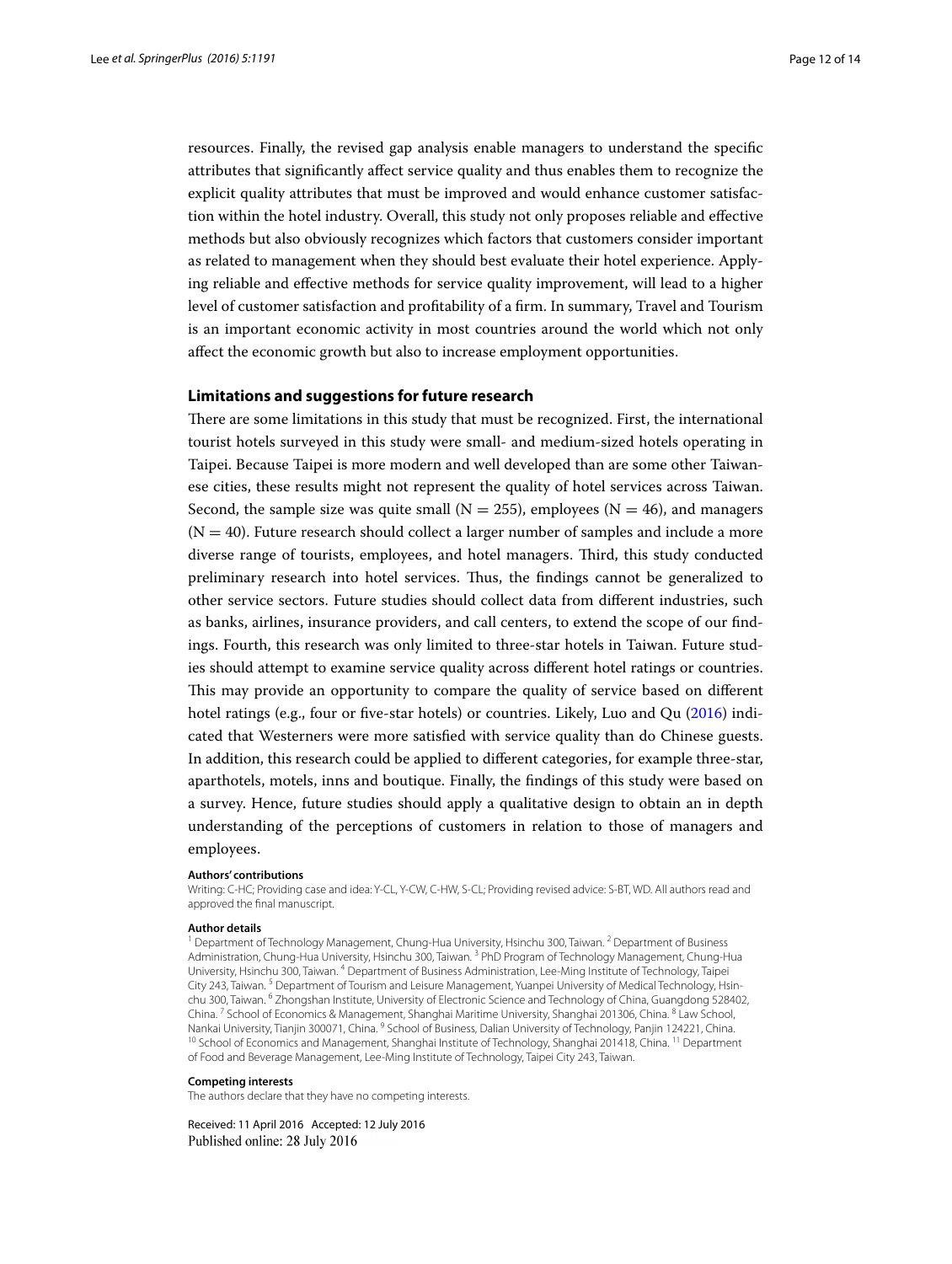#### **References**

- <span id="page-12-22"></span><span id="page-12-13"></span>Babakus E, Boller GW (1992) An empirical assessment of the SERVQUAL scale. J Bus Res 24(3):253–268 Bowen D, Lawler EE III (1992) The empowerment of service workers: What, why, how, and when. Sloan Manag Rev 33:31–39
- <span id="page-12-21"></span><span id="page-12-6"></span>Brown TJ, Churchill GA, Peter JP (1993) Improving the measurement of service quality. J Retail 69(1):127–139 Callan RJ, Kyndt G (2001) Business travelers' perception of service quality: a prefatory study of two European city centre hotels. Int J Tourism Res 3(4):313–323

<span id="page-12-15"></span><span id="page-12-11"></span><span id="page-12-0"></span>Carman JM (1990) Consumer perceptions of service quality: an assessment of the dimensions. J Retail 66(1):33–55 Chen FY, Chang YH (2005) Examining airline service quality from a process perspective. J Air Trans Manag 11:79–87 Chen WJ (2013) Factors influencing internal service quality at international tourist hotels. Int J Hosp Manag 35:152–160 Choy DJL, Guan LD, Zhang W (1986) Tourism in PR China. Marketing trends and changing policies. Tour Manag 7(3):197–201

<span id="page-12-38"></span><span id="page-12-36"></span>Coyle MP, Dale BG (1993) Quality in the hospitality industry: a study. Int J Hosp Manag 12(2):141–153

<span id="page-12-4"></span>Dedeoğlu BB, Demirer H (2015) Differences in service quality perceptions of stakeholders in the hotel industry. Int J Contemp Hosp Manag 27(1):130–146

<span id="page-12-29"></span>Frederick AF, Mukesh K (2001) Service quality between internal customers and internal suppliers in an international airline. Int J Qual Reliab Manag 18(4):371–386

<span id="page-12-32"></span><span id="page-12-25"></span>Getty JM, Thompson KN (1994) A procedure for scaling perceptions of lodging quality. Hosp Res J 18:75–96 Gonzalez ME, Mueller RF, Mack RW (2008) An alternative approach in service quality: an e-banking case study. Qual

<span id="page-12-24"></span>Manag J 15(1):41–59 Han SL, Baek S (2004) Antecedents and consequences of service quality in online banking: an application of the SERV-QUAL instrument. Adv Consum Res 31:208–214

<span id="page-12-3"></span>Hooper D, Coughlan J, Mullen MR (2013) The servicescape as an antecedent to service quality and behavioral intentions. J Serv Mark 27(4):271–280

<span id="page-12-20"></span>Jannadi OA, Assaf S, Maghraby HM, Al-Saggaf HA (2000) Service quality gaps analysis at SCECO-East, Saudi Arabia. J Energy Eng 126(3):116–131

<span id="page-12-34"></span>Kandampully J, Suhartanto D (2000) Customer loyalty in the hotel industry: the role of customer satisfaction and image. Int J Contemp Hosp Manag 12(6):346–351

<span id="page-12-9"></span>Kang H, Bradley G (2002) Measuring the performance of IT services: an assessment of SERVQUAL. Int J Account Inf Syst 3:151–164

<span id="page-12-31"></span>Knutson B, Stevens P, Wullaert C, Patton M, Yokoyama F (1990) LODGSERV: a service quality index for the lodging industry. Hosp Res J 14(2):227–284

<span id="page-12-19"></span>Lam SK, Woo KS (1997) Measuring service quality: a test-retest reliability investigation of SERVQUAL. J Res Mark Res Soc 39:381–396

<span id="page-12-28"></span>Large RO, Konig T (2009) A gap model of purchasing's internal service quality: concept, case study and internal survey. J Purch Supply Manag 15:24–32

<span id="page-12-10"></span>Lee YC, Chen JK, Lin SB (2007) Revised Gap analysis by decomposition of service activities: a case study of information system center. Int J Bus Strategy 8(2):74–98

Luo Z, Qu H (2016) Guest-defined hotel service quality and its impacts on guest loyalty. J Qual Assur Hosp Tour 17(3):311–332

<span id="page-12-23"></span><span id="page-12-1"></span>Martin S (2003) Using SERVQUAL in health libraries across Somerset, Devon and Cornwall. Health Inf Libr J 20(1):15–21 Mei AWO, Dean AM, White CJ (1999) Analysing service quality in the hospitality industry. Manag Serv Qual Int J 9(2):136–143

<span id="page-12-7"></span>Nasution H (2016) Coaligning service quality attributes and its implication to customer value. In: Colin C, Junzhao JM (eds) Looking forward, looking back: drawing on the past to shape the future of marketing. Springer, pp 751–759

<span id="page-12-35"></span>Nel D, Pitt L (1993) Service quality in a retail environment: closing the gaps. J Gen Manag 18(3):37–56

Parasuraman A, Zeithaml VA, Berry LL (1985) A conceptual model of service quality and its implications for future research. J Mark 49(4):41–50

<span id="page-12-18"></span>Parasuraman A, Zeithaml V, Berry LL (1988) SERVQUAL: a multiple-item scale for measuring consumer perceptions of service quality. J Retail 64(1):12–40

<span id="page-12-27"></span><span id="page-12-17"></span>Parasuraman A, Zeithaml V, Berry LL (1991) Refinement and reassessment of the SERVQUAL scale. J Retail 67:420–450 Saleh F, Ryan C (1991) Analysing service quality in the hospitality industry using the SERVQUAL model. Serv Ind J 11(3):324–345

<span id="page-12-14"></span>Schneider B, Bowen DE (1995) Winning the service game. Harvard Business School Press, Boston

<span id="page-12-26"></span>Stefano NM, Casarotto Filho N, Barichello R, Sohn AP (2015) A fuzzy SERVQUAL based method for evaluated of service quality in the hotel industry. Proc CIRP 30:433–438

- <span id="page-12-33"></span>Stevens P, Knutson B, Patton M (1995) "DINESERV: a tool for measuring service quality in restaurants". Cornell Hotel Restaur  $Adm O$  36(2):56–60
- <span id="page-12-16"></span>Teas RK (1993) Expectations, performance evaluation and customers' perceptions of quality. J Mark 57:18–34

<span id="page-12-30"></span>Teas RK (1994) Expectations as a comparison standard in measuring service quality: an assessment of a reassessment. J Mark 58(1):132–139

<span id="page-12-5"></span>Tsang NK (2011) Dimensions of Chinese culture values in relation to service provision in hospitality and tourism industry. Int J Hosp Manag 30(3):670–679

<span id="page-12-8"></span>Tsang N, Qu H (2000) Service quality in China's hotel industry: a perspective from tourists and hotel managers. Int J Contemp Hosp Manag 12:316–326

<span id="page-12-2"></span>Tsaur S-H, Lin Y-C (2004) Promoting service quality in tourist hotels: the role of HRM practices and service behavior. Tour Manag 25(4):471–481

<span id="page-12-12"></span>Torres EN, Adler H, Lehto X, Behnke C, Miao L (2013) One experience and multiple reviews: the case of upscale US hotels. Tour Rev 68(3):3–20

<span id="page-12-37"></span>Wei L, Crompton JL, Reid LM (1989) Cultural conflicts: experiences of US visitors to China. Tour Manag 10(4):322–332